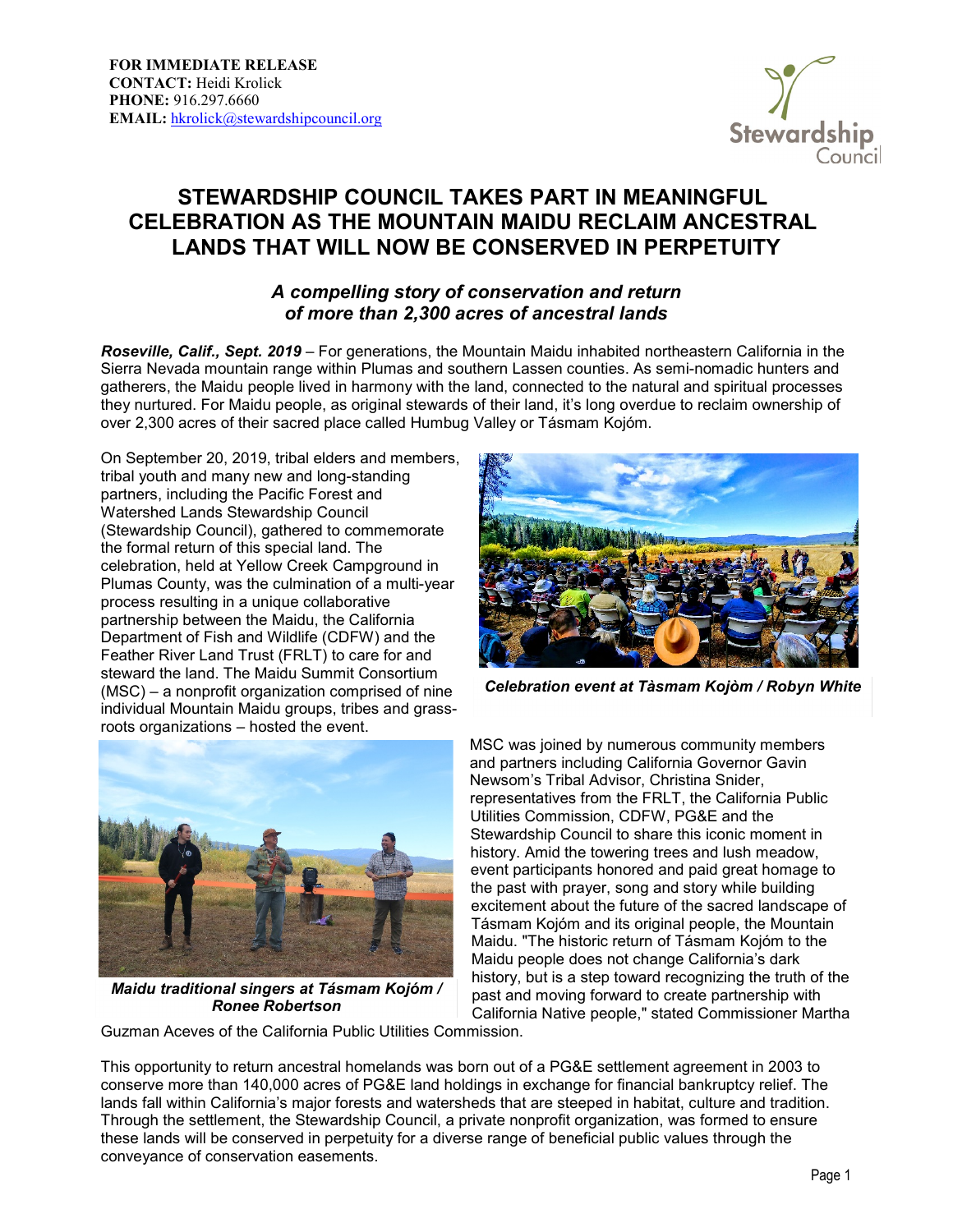



*Maidu generations gathering in Tásmam Kojóm / Ronee Robertson*

Mike Schonherr, PG&E Director of Strategic Agreements and a Stewardship Council Board member noted, "PG&E is pleased to donate land in this beautiful and culturally significant valley, knowing this critical resource will forever be protected by the Consortium and continue to be available for the enjoyment of future generations of the Maidu people and the public."

The conservation easement holders, FRLT and CDFW are charged with ensuring the protection of the property, but more than that, CDFW will partner with the Maidu to assist in land management activities to protect the natural and cultural resources including Yellow Creek, which is an important wild trout fishery.

CDFW North Central Regional Manager Kevin Thomas quoted, "The Department looks forward to a continued partnership with the Maidu Summit Consortium at Tásmam Kojóm. The blending of Traditional Ecological Knowledge and modern fish and wildlife management techniques will provide a significant benefit to the plants and animals that call Tásmam Kojóm home. This partnership will serve as a model for the future of cooperative land management between tribal groups and the Department of Fish and Wildlife."

For 15 years the Stewardship Council has advised, planned and provided recommendations on actions to PG&E for each parcel. Since its inception, the Stewardship Council has worked extensively with local, state and federal partners across California to conserve the watershed lands for public good, while also investing in efforts to connect underserved youth with the outdoors. Protection and enhancement of the land is a primary goal to establish a lasting connection between land, native culture and diverse communities in California. "We are honored to play a role in this significant transfer of land and to have the opportunity to foster deep connections to the land's history through this process," commented Heidi Krolick, Stewardship Council



Yellow Creek as it winds through the newly *reclaimed Tàsmam Kojòm, California / Robyn White*